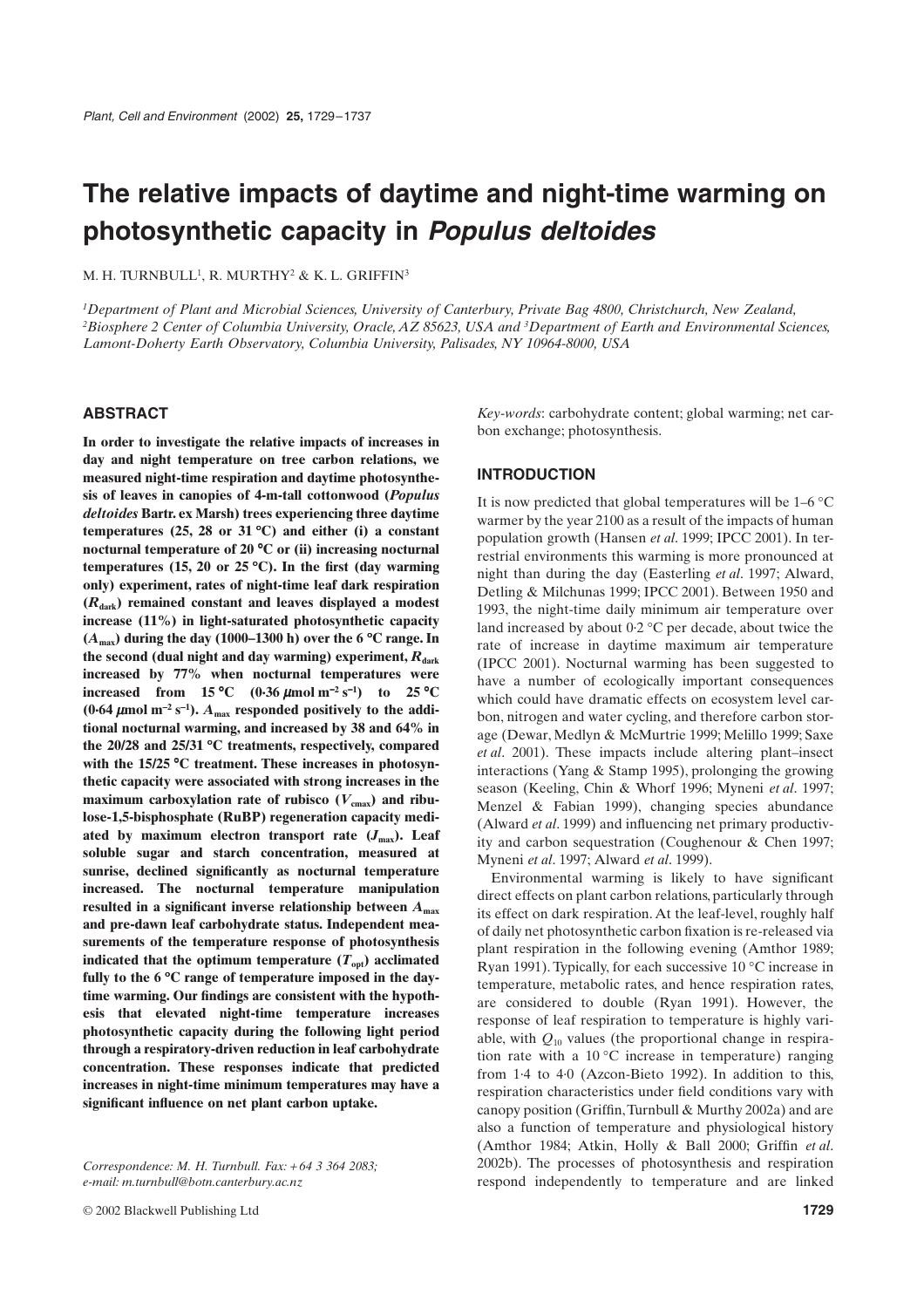mechanistically, through the impacts that each process has on leaf carbohydrate status (Azcon-Bieto 1992). Their responses to temperature will thus have non-linear effects on plant carbon gain (Dewar *et al*. 1999; Gunderson, Norby & Wullschleger 2000). Photosynthesis is particularly sensitive to the rate of utilization or export of its products. If this is low (e.g. with reduced sink strength or at low temperatures which limit respiration), the rate of photosynthesis may become restricted by 'feedback inhibition' (Stitt, Huber & Kerr 1987). Carbohydrates are frequently found to accumulate in leaves when photosynthesis is inhibited by low sink demand (Azcon-Beito & Osmond 1983), although the precise biochemical mechanism of feedback inhibition, and the role of carbohydrates in it, is the subject of debate (Stitt 1991; Goldschmidt & Huber 1992; Jang & Sheen 1994; Moore *et al*. 1999).

Predicted patterns of global warming, the different responses of respiration and photosynthesis to temperature, and the link between respiration and photosynthesis are compelling reasons for investigations of the impacts of elevated day- and night-time temperature on plant carbon relations. In the present study we investigated the relative impacts of elevated night-time and daytime temperatures on photosynthetic capacity. We measured respiration and photosynthesis of leaves in canopies of large cottonwood (*Populus deltoides* Bartr. ex Marsh) trees that were experimentally exposed to (1) daytime temperature manipulation at constant night temperature and (2) dual night and day temperature manipulation, in two whole ecosystem experiments. The level of night-time warming in experiment 2 (a range of  $10^{\circ}$ C) was approximately twice that of daytime warming (range of  $6^{\circ}$ C) in order to mimic the relative changes predicted in global temperature change scenarios. Our overall aim in this research was to establish physiological relationships between leaf respiration and photosynthetic capacity that might regulate plant carbon gain in a global change environment. We hypothesized that elevated night-time temperature should have a greater impact on photosynthetic capacity during the following light period than elevated daytime temperature, as a consequence of an increase in dark respiration and a reduction in leaf carbohydrate concentration.

# **MATERIALS AND METHODS**

## **Growth conditions and plant material**

These experiments took advantage of the technical innovations and size of the Biosphere 2 Research Centre of Columbia University near Tucson, Arizona, USA to regulate night- and daytime temperature of an intact model ecosystem. The Biosphere 2 facility consists of several synthetic communities of plants and soils encased in a glass and metal shell. Details of the Biosphere 2 environmental control system are described elsewhere (Lin *et al*. 1998; Dempster 1999; Zabel *et al*. 1999; Griffin *et al*. 2002a, b). The structure covers 1·27 ha and is located 1200 m above sea level at 32·5∞N latitude in southern Arizona. These experiments were conducted in the 2000 m<sup>2</sup> forestry section, which is physically isolated from the remainder of Biosphere 2 and has independent temperature and  $CO<sub>2</sub>$  control. The forestry section is subdivided into three roughly equal mesocosms, 41 m long (in a north–south orientation), 18 m wide and with a maximum height of 24 m. Experiments were conducted in the eastern mesocosm under ambient  $CO<sub>2</sub>$  partial pressure (42 Pa). Each mesocosm has three large air handlers that provide both the primary means of air circulation and the temperature control. Within each mesocosm, four additional fans help maintain the air circulation and break up the canopy boundary layer.

The glass and metal structure components of Biosphere 2 act as a neutral density filter for incoming solar radiation. Photon flux density (PFD) was more than 70% of that outside with midday levels exceeding 1600  $\mu$ mol m<sup>-2</sup> s<sup>-1</sup>. At the time of the year that these experiments were conducted daily integrated light averaged  $25 \pm 1.3$  mol m<sup>-2</sup> d<sup>-1</sup>. During daylight hours,  $CO<sub>2</sub>$  control within the mesocosm was maintained at  $42 \pm 1$  Pa by adding pure CO<sub>2</sub>, regulated with a mass flow meter (Sierra Side-Track; Sierra Instruments, Inc., Monterey, CA, USA), into the air stream entering the air handlers. Carbon dioxide was added to each mesocosm as needed to replace the carbon removed from the atmosphere via photosynthesis. At night, or at any other time when respiratory  $CO<sub>2</sub>$  release exceeded photosynthetic carbon uptake, a variable speed fan was used to add outside ambient air to Biosphere 2 air so that the  $CO<sub>2</sub>$  partial pressure was maintained at the desired set point  $(50 \pm 1 \text{ Pa})$ .

The cottonwood (*Populus deltoides*) tree cuttings used in these experiments were donated by Westvaco and came from a production fibre farm in Summerville, South Carolina, USA. The clone (S7c8) is adapted to the lower Brazos River, Texas and is day neutral. The trees were coppiced prior to the commencement of the growing season and at the initiation of the experiments, the 77 trees were 2 years old and 4–5 m tall. The physiological measurements presented here were undertaken during the most active time of the year in summer (July 2001).

## **Experimental design**

The purpose of the experimental manipulations was to determine the impacts of changes in both night- and daytime temperature on tree photosynthesis and respiration. The investigations took the form of two separate experiments, each lasting 9 d. In experiment 1, trees were exposed to three different daytime temperatures  $(25 \pm 0.2, 28 \pm 0.14)$ and  $31 \pm 0.57$  °C) and a constant night temperature of  $20 \pm 0.25$  °C. In experiment 2, trees were exposed to a dual manipulation of day and night temperature, with night/day temperatures of  $15 \pm 0.70/25 \pm 0.10$ ,  $20 \pm 0.14/28 \pm 0.23$  and  $25 \pm 0.11/31 \pm 0.20$  °C. Each temperature treatment was maintained for a period of 3 d. These night and day temperatures were selected to bracket the long-term minimum and maximum temperature set-points that the trees expe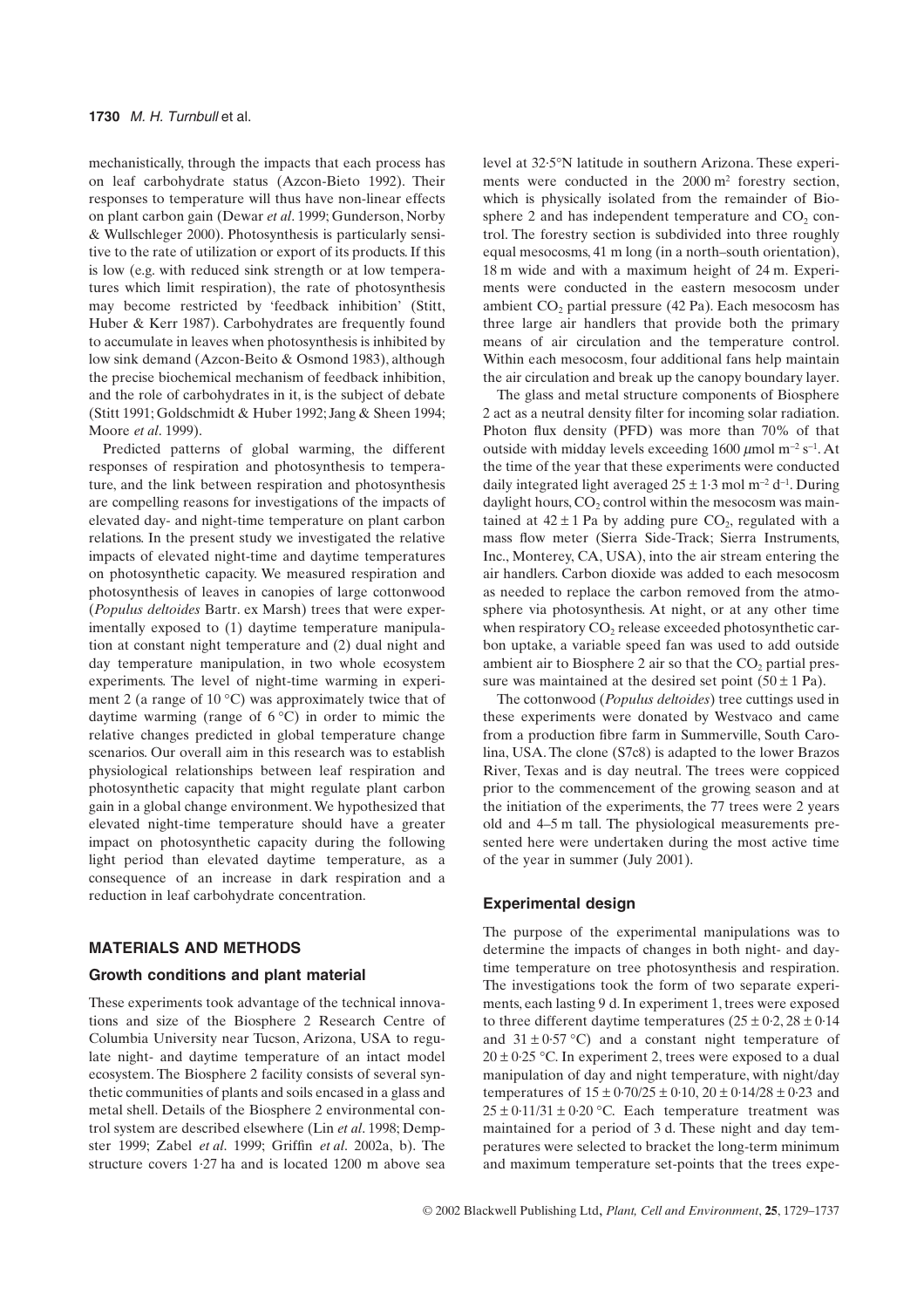rience in the controlled mesocosm. During this period outside weather conditions were generally constant (partially cloudy but sunny with maximum air temperatures similar to those within Biosphere 2). Although there was day-today variation in light levels, daily integrated light averages did not differ significantly between the 3 d treatment periods. Root-zone volumetric water content was maintained at  $0.46 \pm 0.02$  m<sup>3</sup> m<sup>-3</sup> using an automated irrigation system.

Respiration measurements (as described below) were made over a 2 h period at least 1 h after sunset and at least 2 h after the mesocosm reached its night temperature set point (between 2100 and 2300 h) on the third night of each temperature treatment. This gave a 3 d period to allow the trees to acclimate to each temperature set point. Our observations indicated that this period was sufficient to allow for acclimation of photosynthesis to temperature (unpublished results). Continuous measurements of leaf respiration indicated that respiration rate did not change significantly throughout the night (K.L. Griffin, unpubl. results). Photosynthetic measurements were made between 1000 and 1300 h on the day immediately following respiration measurements.

#### **Respiration and photosynthesis measurements**

Measurements of leaf dark respiration and photosynthesis were made on fully expanded leaves from the mid-canopy of each experimental tree (at approximately 2–3 m height). These leaves were fully sunlit during the day. At least 12 leaves (from at least two separate branches on six individual trees) were measured. Leaf dark respiration and photosynthesis measurements were made using infra-red gas analysis systems (Li-Cor model 6400; Li-Cor, Lincoln, NE, USA) equipped with CO<sub>2</sub> control modules. *In situ* rates of leaf dark respiration were measured with leaf temperatures controlled at the appropriate night-time set-point (i.e. 20 ∞C in experiment 1 and 15, 20 or 25 ∞C in experiment 2). External  $CO<sub>2</sub>$  partial pressure  $(C<sub>a</sub>)$  was maintained at ambient atmospheric levels (50 Pa). Measurements were taken when respiratory gas exchange had equilibrated (taken to be when the coefficient of variation  $(CV)$  for the  $CO<sub>2</sub>$  partial pressure differential between the sample and reference analysers was below 1%). This condition was typically achieved within 1 min after enclosing the leaf in the cuvette. Each respiration measurement was the average of three values logged at 30 s intervals.

The *A*–*C*<sup>i</sup> response curves were determined following measurements of steady-state responses of assimilation (*A*) to internal leaf  $CO_2$  partial pressures  $(C_i)$ . External  $CO_2$ partial pressure  $(C_a)$  was supplied in 10 steps from 150 to 0 Pa. Measurements were made at each  $C_a$  setpoint when photosynthetic gas exchange had equilibrated (CV below 1%). This condition was typically achieved in 1–2 min after a stable  $C_a$  set-point had been reached. Leaf temperatures were maintained at the appropriate daytime set-point using thermoelectric coolers and water vapour pressure deficit was generally held between 1·0 and 1·5 kPa. A constant PFD of 2000  $\mu$ mol m<sup>-2</sup> s<sup>-1</sup> was provided by blue–red light emitting diodes mounted above the leaf cuvette.

Analysis of *A*–*C*<sup>i</sup> response curves involved calculation of parameters potentially limiting to photosynthesis:  $V_{\text{cmax}}$ [maximum carboxylation rate of ribulose-1,5-bisphosphate carboxylase/oxygenase (Rubisco)],  $J_{\text{max}}$  [ribulose-1,5bisphosphate (RuBP) regeneration capacity mediated by maximum electron transport rate] and the rate of triose phosphate utilization (TPU, which indicates the availability of inorganic P for the Calvin cycle). This was achieved using Photosynthesis Assistant (v1·1, Dundee Scientific, Dundee, UK) which uses a biochemical model describing *A* (Farquhar, von Caemmerer & Berry 1980) and relies on the concept that it is the minimum of any of the above three factors that limit  $CO_2$  assimilation.  $R_{\text{dav}}$  (the release of  $CO_2$  in the light by processes other than photorespiration) is also calculated from the *A*–*C*<sup>i</sup> response data. Temperature response functions used in the model calculations were calculated for the appropriate operational temperatures (Bernacchi *et al*. 2001). Photosynthetic capacity was determined under saturating PFD and ambient  $C_a$  (42 Pa,  $A_{\text{max}}$ ) and saturating  $C_a$  ( $A_{sat}$ ).

In order to confirm the rate of acclimation of photosynthesis the temperature response of photosynthesis was determined for leaves in each temperature treatment in experiment 2. This involved measurements of steady-state responses of assimilation (*A*) to leaf temperature measured using a thermocouple in direct contact with the leaf. Leaf temperatures were manipulated by changing cuvette temperature in 10–12 steps over a range  $\pm 8$  °C from the ambient mesocosm set-point. A constant saturating PFD of 2000  $\mu$ mol m<sup>-2</sup> s<sup>-1</sup> was provided by blue–red light-emitting diodes mounted above the leaf cuvette.

## **Leaf analyses**

Carbohydrate analyses were performed on leaf discs taken from leaves adjacent to those used for gas exchange measurements. Samples were taken just prior to sunrise and at sunset. Soluble sugar content and starch content of leaves were determined colorimetrically using an ethanol extraction technique (Hendrix 1983; Griffin, Sims & Seemann 1999). Total non-structural carbohydrate (TNC) content was calculated as the sum of soluble sugar and starch. Daily turnover of soluble sugars, starch and TNC was calculated by

#### Carbohydrate turnover

$$
= \frac{\text{value at sunset} - \text{value at sunrise}}{\text{value at sunset}} \times 100
$$

Other leaf analyses were determined on material harvested directly following gas exchange measurements. Specific leaf area (SLA) was calculated following determination of individual leaf area and dry weight. Leaf nitrogen content (*N*area) was determined on dried and ground material using a CNS autoanalyzer (Carlo Erba Na 1500, Milan, Italy).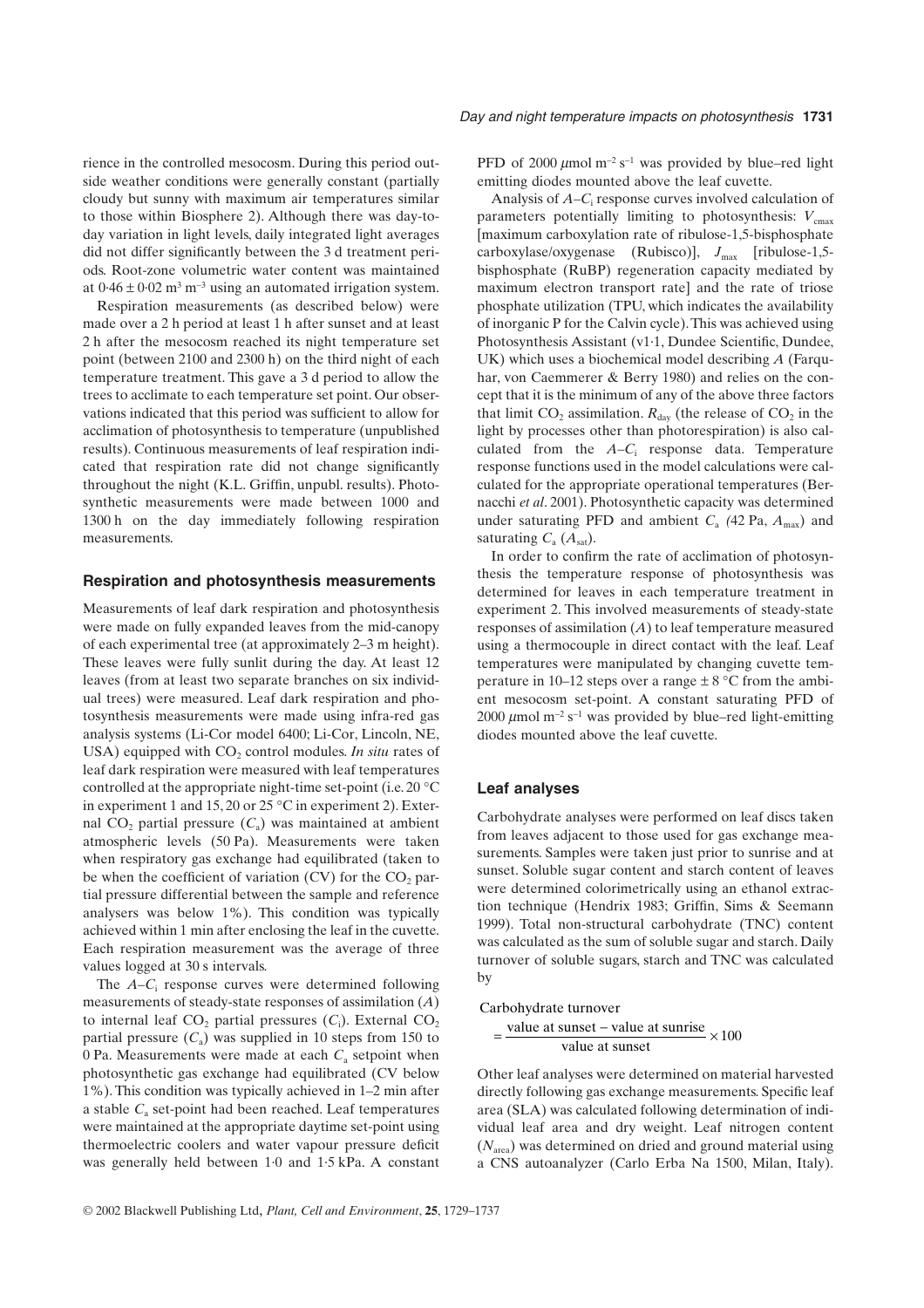Neither SLA (range  $13.2-14.2 \text{ m}^2 \text{ kg}^{-1}$ ) nor  $N_{\text{area}}$  (range 175–215 mmol N  $m^{-2}$ ) differed significantly between trees in either experiment.

# **Statistical analysis**

Analysis of variance (ANOVA) was used to test for the effect of temperature regime on respiration, carbohydrate concentration and photosynthesis (S-Plus v3·3, MathSoft Inc., Seattle, WA, USA). A nested model (individual leaves nested within trees) was used to account for tree versus leaf-level variation in measured parameters (Underwood 1981). Differences were considered significant if probabilities (*P*) were less than 0·05. Treatment means were compared by least significant difference to determine whether means of the dependent variable were significantly different at the 0·05 probability level (Sokal & Rohlf 1981).

# **RESULTS**

# **Experiment 1 – daytime temperature manipulation**

In experiment 1 (day warming only), rates of night-time leaf dark respiration  $(R<sub>dark</sub>)$  remained constant over the three temperature treatments and the leaves displayed a modest increase in light-saturated photosynthetic capacity  $(A<sub>max</sub>)$  during the day (1000–1300 h) of 11% over the 6 °C range (Fig. 1). Photosynthetic parameters derived from *A*–*C*<sup>i</sup> response curves varied in their response to temperature regime (Table 1). Whereas  $V_{\text{cmax}}$  increased from 111  $\mu$ mol CO<sub>2</sub> m<sup>-2</sup> s<sup>-1</sup> in the 20/25 °C treatment to 147  $\mu$ mol CO<sub>2</sub> m<sup>-2</sup> s<sup>-1</sup> in the 20/31 treatment,  $J_{\text{max}}$  and TPU decreased slightly. Photosynthetic rate at saturating PFD and  $C_{\rm a}$  ( $A_{\rm sat}$ ) and  $C_{\rm i}/C_{\rm a}$  were both unresponsive to daytime temperature.

**Table 1.** Gas exchange characteristics calculated from the response of assimilation,  $A$ , to internal  $CO_2$  partial pressure,  $C_i$ , for leaves of *Populus deltoides* trees experiencing three daytime temperature treatments and a constant night temperature of 20 ℃

|                                                                                | Night/day temperature<br>$(^{\circ}C)$ |                         |                      | <b>ANOVA</b>      |
|--------------------------------------------------------------------------------|----------------------------------------|-------------------------|----------------------|-------------------|
|                                                                                | 20/25                                  | 20/28                   | 20/31                | statistics<br>(T) |
| $R_{\text{dav}}$ ( $\mu$ mol CO <sub>2</sub> m <sup>-2</sup> s <sup>-1</sup> ) | 2.01<br>$(0.62)^{a}$                   | 1.81<br>$(0.19)^{a}$    | 1.48<br>$(0.13)^{a}$ | <b>NS</b>         |
| $V_{\text{cmax}}$ (µmol CO <sub>2</sub> m <sup>-2</sup> s <sup>-1</sup> )      | 111<br>$(6.2)^{a}$                     | 126<br>$(2.3)^{b}$      | 147<br>$(4.0)^c$     | < 0.001           |
| $J_{\text{max}}$ (µmol m <sup>-2</sup> s <sup>-1</sup> )                       | 230<br>$(19.1)^{a}$                    | 213<br>$(4.0)^a$        | 217<br>$(4.1)^{a}$   | <b>NS</b>         |
| TPU ( $\mu$ mol m <sup>-2</sup> s <sup>-1</sup> )                              | $10-64$<br>$(0.16)^{b}$                | $10-84$<br>$(0.29)^{b}$ | 9.86<br>$(0.13)^a$   | < 0.05            |
| $J_{\rm max}/V_{\rm cmax}$                                                     | 2.06<br>$(0.06)^c$                     | 1.69<br>$(0.03)^{b}$    | 1.48<br>$(0.02)^a$   | < 0.001           |
| $A_{\text{sat}}$ (µmol CO <sub>2</sub> m <sup>-2</sup> s <sup>-1</sup> )       | 39.3<br>$(2.04)^{a}$                   | $37-0$<br>$(0.68)^{a}$  | 36.8<br>$(0.51)^{a}$ | <b>NS</b>         |
| $C_i/C_a$                                                                      | 0.74<br>$(0.03)^{a}$                   | 0.84<br>$(0.02)^{b}$    | 0.78<br>$(0.02)^a$   | <b>NS</b>         |

Values shown are means  $(\pm$  SEM) where  $n = 12$ . Significance of treatment effect for daytime temperature (*T*) is indicated as the value of *P* or as non-significant (NS). Different letters within rows indicate statistically different values at  $P < 0.05$  using least significant difference test of treatment means.

# **Experiment 2 – Dual night and day temperature manipulation**

In experiment 2 (dual night and day warming),  $R_{dark}$ increased by 77% when nocturnal temperatures were increased from  $15^{\circ}$ C (0.36  $\mu$ mol m<sup>-2</sup> s<sup>-1</sup>) to 25 °C  $(0.64 \,\mu\text{mol m}^{-2} \text{ s}^{-1})$  (Fig. 1). This corresponded to a  $Q_{10}$  of



**Figure 1.** Night respiration,  $R_d$ , and maximum assimilation rate,  $A_{\text{max}}$ , in the subsequent light period (measured between 1000 and 1300 h) for leaves of *Populus deltoides* trees experiencing different temperature regimes. Left panels: Experiment 1 – trees were subjected to an increase in day temperature only (night temperature constant at 20 ∞C). Right panels: Experiment 2 – trees experienced an increase in both day and night temperature (i.e. night/day temperatures of 15/25, 20/28 and 25/31 ∞C). Each bar is the mean  $(\pm$  SEM) of 12 determinations of each parameter. Different letters above bars indicate statistically different values at P < 0·05 using least significant difference test of treatment means.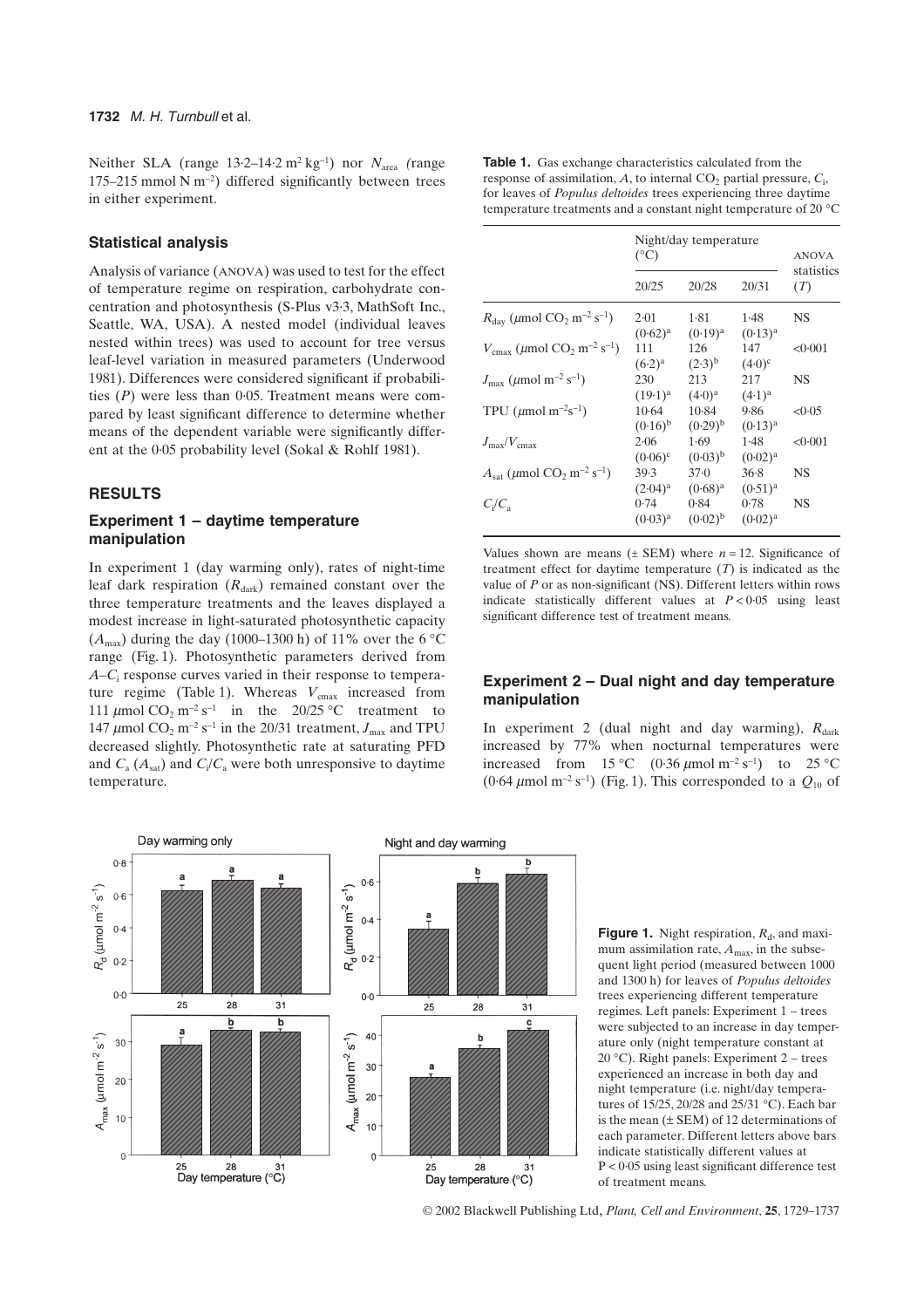**Table 2.** Gas exchange characteristics calculated from the response of assimilation,  $A$ , to internal  $CO_2$  partial pressure,  $C_i$ , for leaves of *Populus deltoides* trees experiencing three temperature treatments involving both day and night warming

|                                                                                 | Night/day temperature<br>$(^{\circ}C)$ |                         |                             | <b>ANOVA</b>      |
|---------------------------------------------------------------------------------|----------------------------------------|-------------------------|-----------------------------|-------------------|
|                                                                                 | 15/25                                  | 20/28                   | 25/31                       | statistics<br>(T) |
| $R_{\text{dav}}$ (µmol CO <sub>2</sub> m <sup>-2</sup> s <sup>-1</sup> )        | $1-23$<br>$(0.08)$ <sup>ab</sup>       | 1.76<br>$(0.61)^{b}$    | 0.33<br>$(0.10)^a$          | <b>NS</b>         |
| $V_{\text{cmax}}$ ( $\mu$ mol CO <sub>2</sub> m <sup>-2</sup> s <sup>-1</sup> ) | 93.2<br>$(3.6)^a$                      | 133<br>$(3.3)^{b}$      | 176<br>$(2.0)$ <sup>c</sup> | <0.0001           |
| $J_{\text{max}}$ (µmol m <sup>-2</sup> s <sup>-1</sup> )                        | 177<br>$(6.3)^{a}$                     | 220<br>$(7.1)^{b}$      | 256<br>$(3.8)^c$            | <0.0001           |
| TPU ( $\mu$ mol m <sup>-2</sup> s <sup>-1</sup> )                               | 9.73<br>$(0.27)^{a}$                   | $10-68$<br>$(0.28)^{b}$ | 10.35<br>$(0.18)^{b}$       | <0.05             |
| $J_{\text{max}}/V_{\text{cmax}}$                                                | 1.91<br>$(0.04)^c$                     | 1.65<br>$(0.03)^{b}$    | 1.45<br>$(0.01)^a$          | <0.0001           |
| $A_{\rm sat}$ (µmol CO <sub>2</sub> m <sup>-2</sup> s <sup>-1</sup> )           | 32.3<br>$(1.00)^{a}$                   | $40-0$<br>$(1.29)^{b}$  | 42.9<br>$(0.56)^c$          | <0.0001           |
| $C_i/C_a$                                                                       | 0.79<br>$(0.02)^{a}$                   | 0.87<br>$(0.01)^{b}$    | 0.86<br>$(0.01)^{b}$        | < 0.001           |

Values shown are means  $(\pm$  SEM) where  $n = 12$ . Significance of treatment effect for daytime temperature (*T*) is indicated as the value of *P* or as non-significant (NS). Different letters within rows indicate statistically different values at  $P < 0.05$  using least significant difference test of treatment means.

1.78.  $A_{\text{max}}$  responded positively to the additional nocturnal warming, and increased by 38 and 64% in the 20/28 and 25/31 ∞C treatments, respectively, compared with the 15/ 25 °C treatment. These increases in photosynthetic capacity were associated with strong increases in  $V_{\text{cmax}}$ (from 93·2  $\mu$ mol CO<sub>2</sub> m<sup>-2</sup> s<sup>-1</sup> in the 15/25 °C treatment to 176  $\mu$ mol CO<sub>2</sub> m<sup>-2</sup> s<sup>-1</sup> in the 25/31 °C treatment) and  $J_{\text{max}}$ (from 177  $\mu$ mol m<sup>-2</sup> s<sup>-1</sup> in the 15/25 °C treatment to 256  $\mu$ mol m<sup>-2</sup> s<sup>-1</sup> in the 25/31 °C treatment) (Table 2). TPU displayed only a very modest increase over the same temperature range. In contrast to its response to day warming only, photosynthetic rate at saturating PFD and  $C_a$  ( $A_{sat}$ ) increased significantly with the addition of nocturnal warming (from 32.3  $\mu$ mol m<sup>-2</sup> s<sup>-1</sup> at 15/25 °C to 42.9  $\mu$ mol m<sup>-2</sup> s<sup>-1</sup> at 25/31 °C). Measurements of the temperature response of photosynthesis indicated that it responded rapidly ( $\sim$  48 h) to the 6 °C range of temperature imposed in the daytime warming (Fig. 2). The optimum temperature for photosynthesis  $(T_{opt})$  tracked the actual mesocosm daytime temperature set point very closely (*T*opt of  $24.6 \pm 0.72$  °C at  $25$  °C,  $28.7 \pm 0.64$  °C at  $28$  °C and  $31.2 \pm 1.10$  °C at 31 °C).

Leaf soluble sugar content, measured at sunrise following respiration measurements, declined significantly from 6.13 to  $4.26 \text{ g m}^{-2}$  as nocturnal temperature increased (Table 3). Leaf starch concentration at sunrise responded similarly to nocturnal warming, and was significantly lower following the warmest night  $(0.82 \text{ g m}^{-2})$  than the coolest night  $(2.01 \text{ g m}^{-2})$ . By sunset, soluble sugar had increased in all leaves, but more substantially so in leaves previously subjected to the higher night-time temperature treatments. Soluble sugar content increased by 41% between sunrise and sunset in leaves following the 25/31 ∞C night-time treatment but by only 13% following the 15/25 ∞C treatment. The increase in starch content was less pronounced, with an increase of 94% during the day in leaves following the 25/31 ∞C temperature treatment but only 84% in leaves following the 15/25 ∞C treatment. This pattern of response resulted in significantly greater daily soluble sugar and starch (and hence TNC) turnover under the higher nighttime temperature regimes (Table 3). The nocturnal temperature manipulation resulted in a significant inverse relationship between *A*max and leaf carbohydrate status prior to the light period (Fig. 3). This relationship was slightly stronger for leaf soluble sugar content  $(r^2 = 0.47; Fig. 3a)$  than for leaf starch content  $(r^2 = 0.36;$  Fig. 3b).

Comparison of the relative impacts of temperature treatments in experiment 1 and 2 is facilitated by calculation of the percentage changes in photosynthetic parameters over the temperature range experienced (Table 4). These comparisons clearly indicate that the addition of nocturnal warming resulted in a significant increase in photosynthetic capacity ( $V_{\text{cmax}}$ ,  $J_{\text{max}}$  and  $A_{\text{max}}$ ) over that which was displayed in the daytime warming only treatment.

# **DISCUSSION**

Our findings show that nocturnal temperature may have a significant effect on subsequent photosynthetic capacity in leaves during the day, through its impact on leaf respiration and carbohydrate status. It is particularly noteworthy that these experiments were conducted by manipulating the whole ecosystem air temperature of large trees. This is an important distinction given that the scale of temperature



**Figure 2.** The response of photosynthesis to instantaneous temperature for leaves of *Populus deltoides* experiencing three different day/night temperature regimes. Each curve is the mean (± SEM) of the same six leaves measured at each temperature regime. Trees received 48 h pre-treatment at each temperature setpoint before measurements were made. Normalized photosynthetic rate is expressed as a percentage of the maximum achieved at the optimum temperature  $(T_{opt})$ .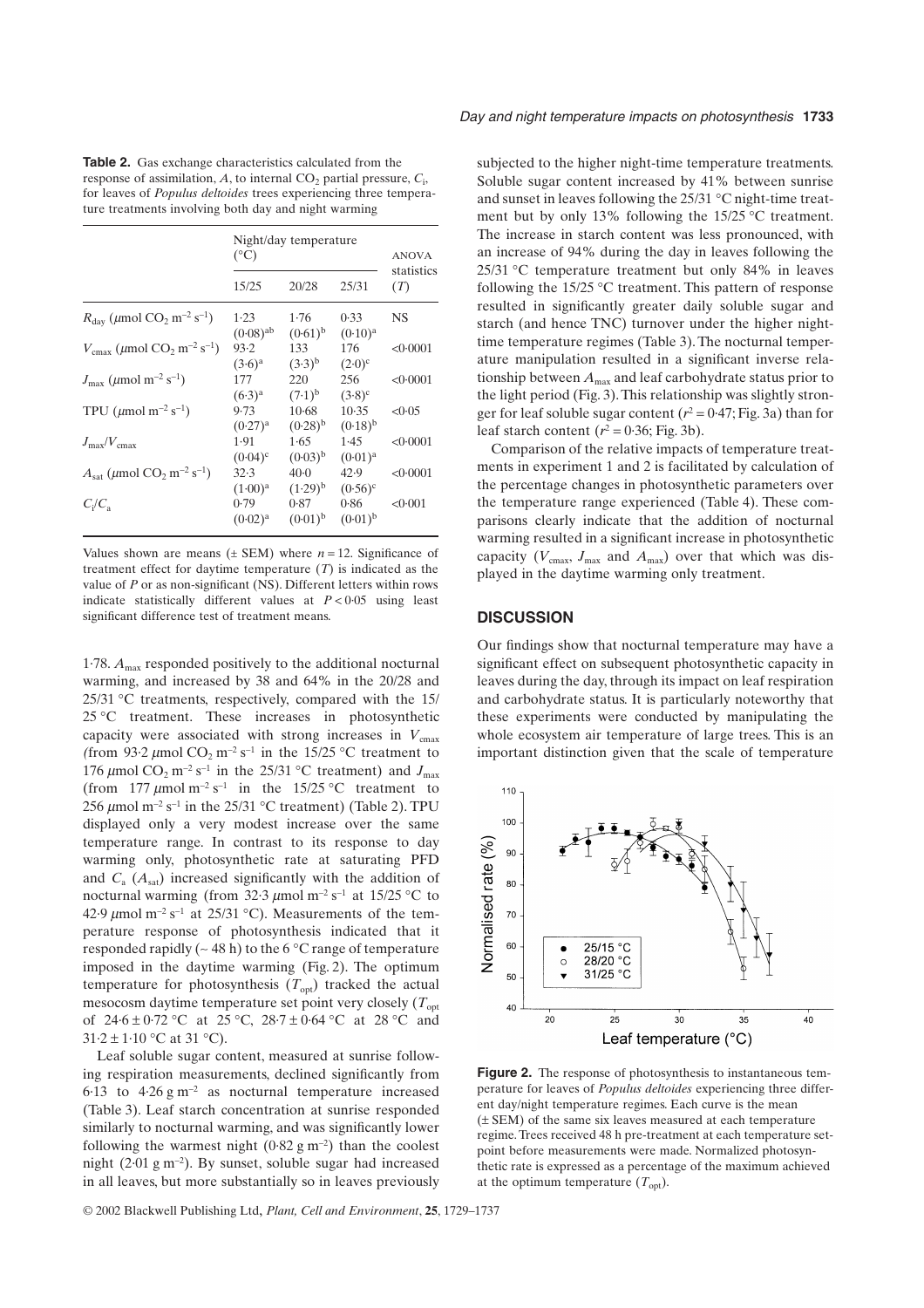| Time of day | Characteristic      | $15/25$ °C          | $20/28$ °C       | $25/31$ °C                | ANOVA statistics $(T)$ |
|-------------|---------------------|---------------------|------------------|---------------------------|------------------------|
| Sunrise     | Sugars $(g m^{-2})$ | $6.13 \ (0.15)^{b}$ | $4.65 (0.37)^a$  | $4.26 (0.15)^a$           | < 0.0001               |
|             | Starch $(g m^{-2})$ | $2.01(0.28)^{b}$    | $1.22 (0.18)^a$  | $0.82~(0.17)^{a}$         | < 0.0001               |
|             | TNC $(g m^{-2})$    | $8.14(0.40)^c$      | $5.87(0.25)^{b}$ | $5.09(0.25)$ <sup>a</sup> | < 0.0001               |
| Sunset      | Sugars $(g m^{-2})$ | $6.93 (0.12)^{b}$   | $6.17(0.17)^a$   | $5.99(0.15)^a$            | < 0.001                |
|             | Starch $(g m^{-2})$ | $3.70(0.39)^c$      | $2.65(0.26)^{b}$ | $1.59(0.15)^{a}$          | < 0.0001               |
|             | TNC $(g m^{-2})$    | $10.64~(0.46)^c$    | $8.83(0.37)^{b}$ | $7.57 (0.22)^a$           | < 0.0001               |
| Turnover    | Sugars $(\% )$      | $11.6 (1.3)^a$      | $25.2(5.2)^b$    | $(2.9)^{b}$               | < 0.001                |
|             | Starch $(\% )$      | $47.1 (4.2)^a$      | $64.7(2.3)^{b}$  | 59.5 $(5.7)^b$            | 0.032                  |
|             | TNC $(\%)$          | $23.6 (1.5)^a$      | $33.3(1.5)^{b}$  | $37.2 (2.1)^c$            | < 0.0001               |

**Table 3.** Carbohydrate contents for leaves of *Populus deltoides* trees experiencing three temperature treatments involving both day and night warming

Values shown are means  $(\pm$  SEM) where  $n = 10-12$ . Significance of treatment effect for temperature (*T*) is indicated as the *P*-value or as non-significant (NS). Different letters within rows indicate statistically different values at *P* < 0·05 using least significant difference test of treatment means.

manipulation may yield very different plant responses (Griffin *et al*. 2002b). In these experiments, an increase in night temperature of  $10^{\circ}$ C had a significantly greater impact on photosynthesis during the day than did a  $6^{\circ}$ C increase in operational daytime temperature. This indicates that nocturnal temperature may be a significant, but little recognized, environmental factor regulating photosynthetic capacity in plants. Further investigations incorporating nocturnal temperature under both controlled and field conditions will be pivotal in extending our understanding of leaf level processes in responses to global environmental change, and in extrapolating from the leaf- to canopy-level in modelling efforts.

In experiment 1 (daytime warming only), leaf respiration at night  $(R<sub>dark</sub>)$  was predictably unaffected. The 6 °C increase in daytime temperature the cottonwood trees experienced resulted in a modest (11%) increase in photosynthetic capacity. This is consistent with previous studies investigating direct temperature effects on photosynthesis (Bassow & Bazzaz 1998; Saxe *et al*. 2001). In experiment 2 (dual night–day warming), the addition of  $10^{\circ}$ C nocturnal warming had a significant impact on  $R_{dark}$ . The value of  $Q_{10}$ in this whole-ecosystem temperature manipulation (1·8) was within the range previously found for a range of plants (Azcon-Bieto 1992), including deciduous tree species (Bolstad, Mitchell & Vose 1999; Amthor 2000; Gunderson *et al*. 2000; Turnbull *et al*. 2001; Griffin *et al*. 2002a). Higher rates of respiration at elevated nocturnal temperature resulted in lower pre-dawn leaf sugar and starch concentrations. The patterns of accumulation of soluble sugars and starch in leaves experiencing the lowest night-time temperatures, particularly at sunrise, are consistent with previous findings with leaves of plants exhibiting reduced sink demand (Stitt & Quick 1989; Harley & Sharkey 1991; Stitt & Schulze 1994). Increased nocturnal temperature relative to daytime temperature also had a pronounced effect on patterns of carbohydrate turnover in leaves. These are consistent with our previous measurements involving nocturnal warming (Griffin *et al*. 2002a). Daily turnover of TNC, a measure of total carbohydrate utilization, increased by nearly 60% in the 25/31 ∞C treatment in comparison with the baseline treatment of 15/25 ∞C.

The dual day–night warming experiment indicates clearly that a respiration-driven reduction in carbohydrates at higher night temperatures has important implications for plant photosynthetic capacity. The addition of a nocturnal temperature rise to the daytime increase resulted in the temperature enhancement of  $A_{\text{max}}$  increasing from 11 to 64%. That greater photosynthetic capacity was associated with lower leaf carbohydrate concentration following warmer nights (i.e. greater sink demand) is consistent with previous findings (Azcon-Bieto & Osmond 1983; Stitt & Quick 1989; Harley & Sharkey 1991; Azcon-Bieto 1993;

**Table 4.** Percentage changes in gas exchange characteristics for leaves of *Populus deltoides* trees experiencing either (1) a 6 ∞C daytime warming only or  $(2)$  both a 6 °C daytime warming and a 10 ∞C night-time warming

|                                      | $(1)$ Daytime<br>temperature<br>increase | $(2)$ Night-time<br>and daytime<br>temperature<br>increase | <b>ANOVA</b><br>statistics<br>(T) |
|--------------------------------------|------------------------------------------|------------------------------------------------------------|-----------------------------------|
| $V_{\text{cmav}}$ (%)                | $+37.8$                                  | $+89.2$                                                    | < 0.001                           |
|                                      | (8.7)                                    | (7.4)                                                      |                                   |
| $J_{\rm max}$ (%)                    | $\Omega$                                 | $+44.0$                                                    | < 0.0001                          |
|                                      | (6.7)                                    | (4.5)                                                      |                                   |
| $J_{\text{max}}/V_{\text{cmax}}$ (%) | $-27.5$                                  | $-23.5$                                                    | NS                                |
|                                      | (2.7)                                    | (2.1)                                                      |                                   |
| TPU $(\% )$                          | $-7.2$                                   | $+6.3$                                                     | < 0.01                            |
|                                      | (2.0)                                    | (3.3)                                                      |                                   |
| $A_{\text{max}}$ (%)                 | $+12.7$                                  | $+64.2$                                                    | < 0.001                           |
|                                      | (9.8)                                    | (8.5)                                                      |                                   |
| $C_i/C_{a}$ (%)                      | $+8.1$                                   | $+9.6$                                                     | NS                                |
|                                      | (5.5)                                    | (2.6)                                                      |                                   |
| $R_{\text{dark}}$ (%)                | $+6.6$                                   | $+89.2$                                                    | < 0.001                           |
|                                      | (7.9)                                    | $(17-3)$                                                   |                                   |

Values shown are means  $(\pm$  SEM) where  $n = 12$ . Significance of treatment effect for the night-time temperature increase (*T*) is indicated as the value of *P* or as non-significant (NS).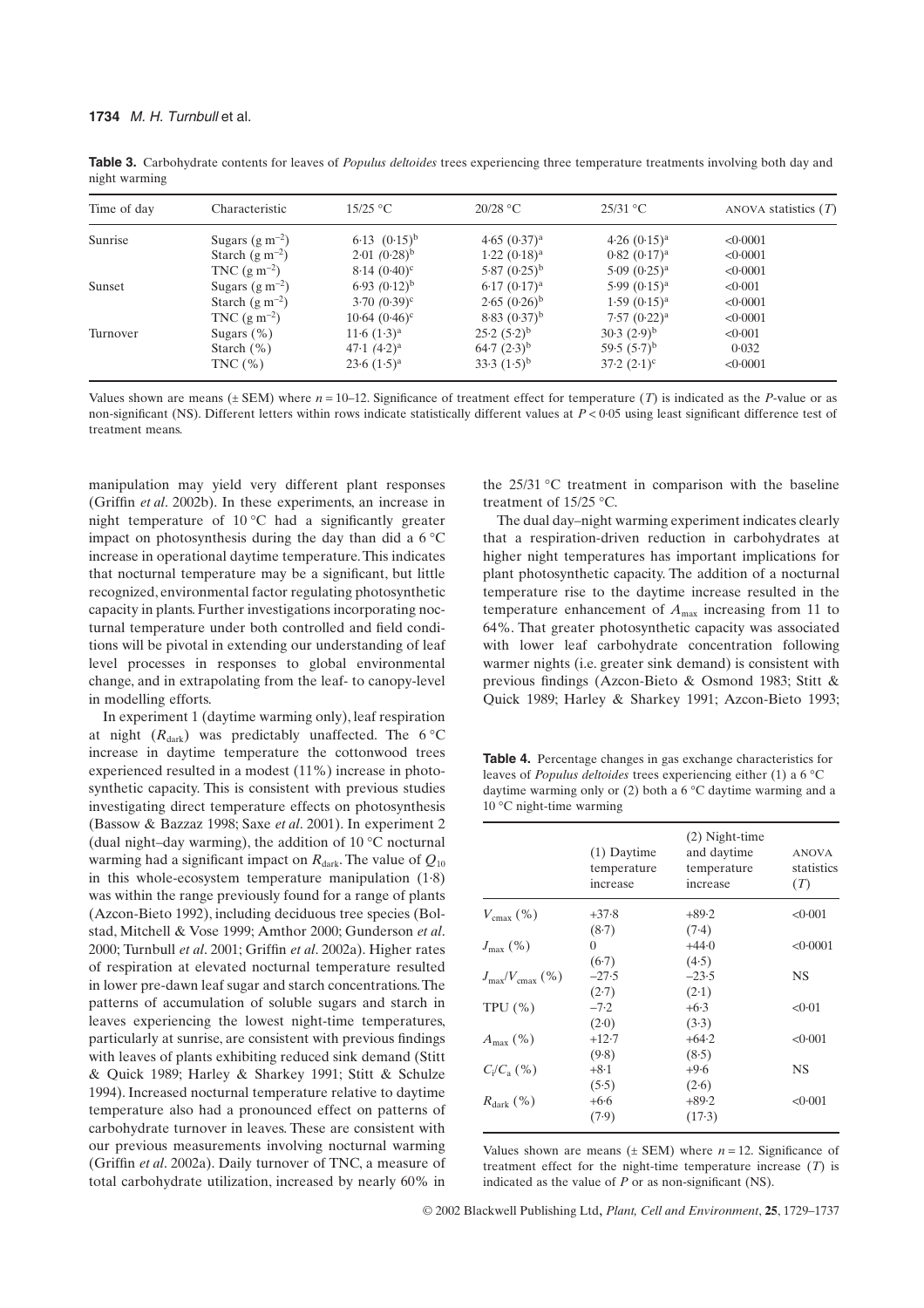

**Figure 3.** Relationships between (a) leaf soluble sugar concentration and (b) leaf starch content (determined at sunrise) and maximum assimilation rate,  $A_{\text{max}}$  (determined during the subsequent light period from 1000 to 1300 h), in leaves of *Populus deltoides* trees experiencing an increase in both day and night temperature (i.e. night/day temperatures of 15/25, 20/28 and  $25/31 \text{ °C}$ . The relationships are described by the equations:  $A_{\text{max}} = 63.0 - (5.68 \times \text{soluble sugar}), P < 0.0001, r^2 = 0.47.$  $A_{\text{max}} = 40.9 - (5.07 \times \text{starch})$ ,  $P < 0.0001$ ,  $r^2 = 0.36$ .

Stitt & Schulze 1994). A number of direct [physical damage to the chloroplast by starch grains (Schaffer *et al*. 1996)] and indirect [down-regulation of gene expression mediated by increases in carbohydrate concentration (Krapp, Quick & Stitt 1991; Krapp *et al*. 1993); reduced levels of RuBP and cytosolic P<sub>i</sub> (Goldschmidt & Huber 1992)] feedback mechanisms have been proposed to regulate photosynthetic capacity via low sink strength (Krapp & Stitt 1995; Paul & Foyer 2001). Given that  $V_{\text{cmax}}$  and  $J_{\text{max}}$  increased at high night temperature we are led to conclude that increased *A*max was supported by an increase in Rubisco activity and RuBP regeneration capacity. Our results showing an

increase in TPU also indicate that the increase in Rubisco activity may, in part, be the result of an alleviation of triose phosphate limitation. Intriguingly, we found that TPU decreased slightly with day warming but increased with night warming. The combined effect of the dual warming was that the increase in TPU was lower than we have observed previously in an experiment involving nocturnal warming only (unpublished results).

The photosynthetic impacts of changes in operational daytime air temperature, and their interaction with other environmental factors (e.g. elevated  $CO<sub>2</sub>$  partial pressure), have been previously considered (Long 1991; McMurtrie & Wang 1993; Teskey 1997; Ziska & Bunce 1997a, b; Saxe *et al*. 2001). Modest increases in day temperature within the optimal range for temperate trees  $(25-40 \degree C)$  are considered likely to be generally positive in terms of photosynthesis (Saxe *et al*. 2001). Here we propose that nocturnal temperature may play an important role in *indirectly* influencing photosynthetic capacity in trees under predicted global change scenarios. These predict that night temperatures will increase more rapidly than day temperatures (Easterling *et al*. 1997; Alward *et al*. 1999). Given the direct link between processes influencing carbon uptake (photosynthesis during the day) and loss (respiration at night), the 'decoupling' of environmental temperatures in future climates may be significant.

The 64% increase in  $A_{\text{max}}$  measured under the combination of higher diurnal and nocturnal temperatures has the potential to significantly affect patterns of tree carbon gain. Here we measured leaf responses in mid-canopy leaves, but it is likely that photosynthetic responses will vary with position in the canopy. Our previous measurements have shown that we might expect leaves from higher or lower in the canopy to have larger or smaller responses, respectively. However, when modelling whole ecosystem response, midcanopy leaves are most representative (Griffin *et al*. 2002a). Further, assessment of long-term implications of these findings to net carbon uptake in a global climate change environment must take account of acclimatory responses to long-term exposure to the changing balance of night- and daytime temperatures. In these experiments, trees were given a 48 h 'acclimation' period at each experimental temperature prior to making measurements. Our measurements of the temperature response of photosynthesis indicated that it responded rapidly (within the 48 h) and acclimated fully to the 6 ∞C range of temperature imposed in the daytime warming. The optimum temperature for photosynthesis  $(T_{opt})$  tracked the actual mesocosm daytime temperature set point very closely. Further, there is good evidence that respiration acclimates rapidly to temperature (Atkin *et al*. 2000). Although we can thus be confident that our experimental protocol here was sufficient to allow for short-term acclimation to temperature in both photosynthesis and respiration, longer-term studies will be required to establish patterns of response over seasonal time scales.

In conclusion, our findings indicate that predicted increases in night-time minimum temperatures may have a significant influence on net plant carbon uptake. They also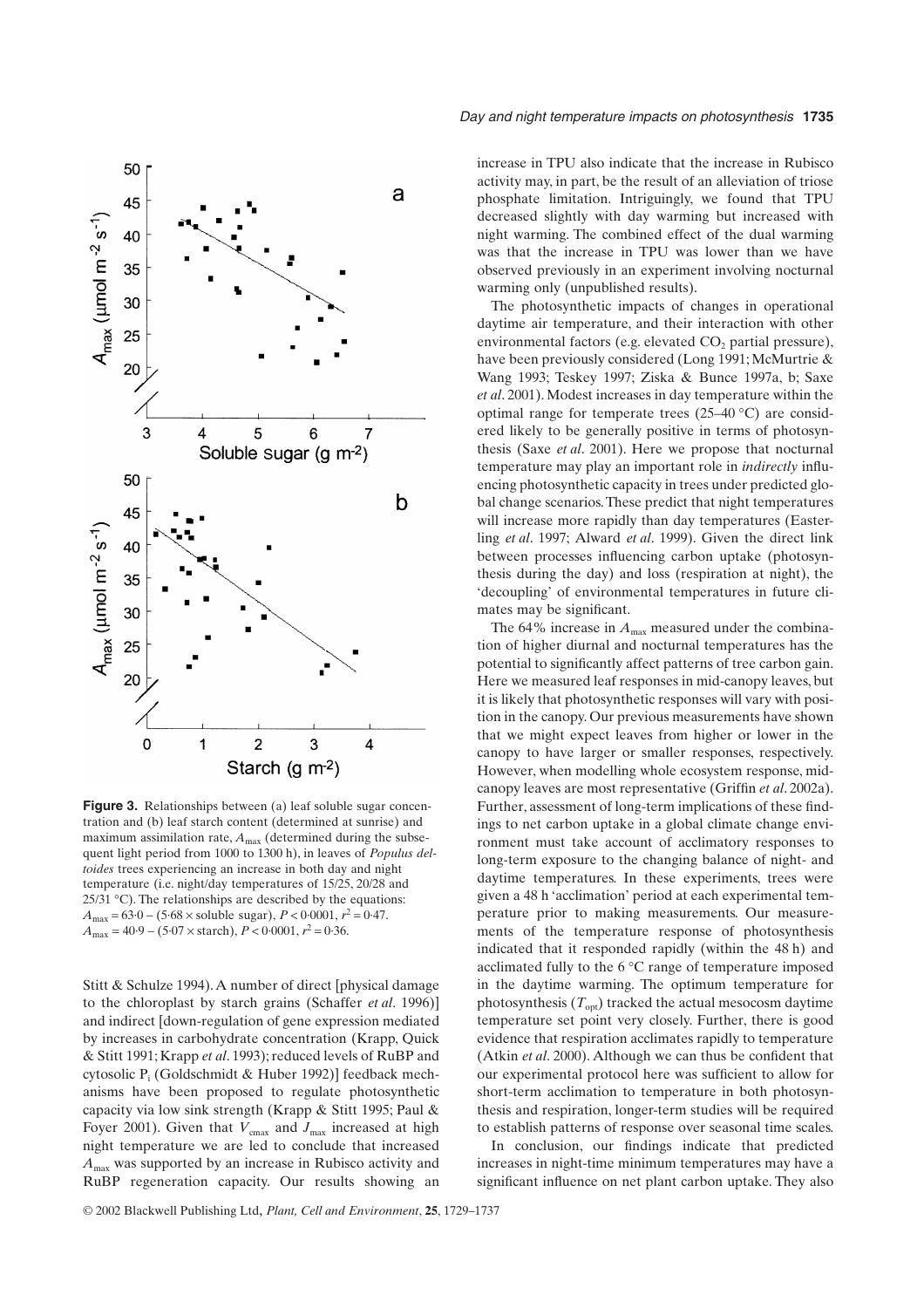suggest that future investigations should manipulate combinations of the major variables likely to vary with future climate change (e.g. night-time and daytime temperature and  $CO<sub>2</sub>$  partial pressure) so that robust predictions of future plant responses to changes in global climate can be made. A major issue that arises from this study is the extent to which observed increases in respiration, carbohydrate turnover and photosynthesis contribute to increases in growth. We are mindful of the fact that an increase in photosynthesis does not necessarily translate into increased growth (Chapin & Shaver 1996; Roden & Ball 1996), although the potential for significant impacts of elevated nocturnal temperature make this possibility worthy of future study. Clearly, the implications of our findings for growth rates and total carbon sequestration can only be established in future long-term experiments.

## **ACKNOWLEDGMENTS**

The authors gratefully acknowledge the Packard Foundation (Grant DLP 998306 to K.L.G.) for providing the principal financial support for this research. Many thanks to Alan Wright and the Biosphere 2 Bio-Ops staff for coordinating the mesocosm climate control. The excellent technical assistance of Ardis Thompson, Greg Barron-Gafford, Katey Grieve, Christi Klimas, Blake Farnsworth and Lane Patterson is gratefully acknowledged.

## **REFERENCES**

- Alward R.D., Detling J.K. & Milchunas D.G. (1999) Grassland vegetation changes and nocturnal global warming. *Science* **283,** 229–231.
- Amthor J.S. (1984) The role of maintenance respiration in plant growth. *Plant, Cell and Environment* **8,** 561–569.
- Amthor J.S. (1989) *Respiration and Crop Productivity*. Springer-Verlag, New York.
- Amthor J.S. (2000) Direct effect of elevated CO<sub>2</sub> on nocturnal *in situ* leaf respiration in nine temperate deciduous tree species is small. *Tree Physiology* **20,** 139–144.
- Atkin O.K., Holly C. & Ball M.C. (2000) Acclimation of snow gum (*Eucalyptus pauciflora*) leaf respiration to seasonal and diurnal variations in temperature: the importance of changes in the capacity and temperature sensitivity of respiration. *Plant, Cell and Environment* **23,** 15–26.
- Azcon-Bieto J. (1992) Relationships between photosynthesis and respiration in the dark in plants. In *Trends in Photosynthesis Research* (ed. H. Medrano), pp. 241–253. Intercept Ltd, Andover, Hampshire, UK.
- Azcon-Bieto J. (1993) Inhibition of photosynthesis by carbohydrates in wheat leaves. *Plant Physiology* **73,** 681–686.
- Azcon-Beito J. & Osmond B.C. (1983) Relationship between photosynthesis and respiration. *Plant Physiology* **71,** 574–581.
- Bassow S.L. & Bazzaz F.A. (1998) How environmental conditions affect canopy leaf-level photosynthesis in four deciduous tree species. *Ecology* **79,** 2660–2675.
- Bernacchi C.J., Singsaas E.L., Pimentel C., Portis A.R. & Long S.P. (2001) Improved temperature response functions for models of Rubisco-limited photosynthesis. *Plant, Cell and Environment* **24,** 253–259.

Bolstad P.V., Mitchell K.A. & Vose J.M. (1999) Foliar temperature

– respiration response functions for broad-leaved tree species in the southern Appalachians. *Tree Physiology* **19,** 871–878.

- Chapin F.S. & Shaver G.R. (1996) Physiological and growth responses of arctic plants to a field experiment simulating climatic change. *Ecology* **77,** 822–840.
- Coughenour M.B. & Chen D.X. (1997) Assessment of grassland ecosystem responses to atmospheric change using linked plantsoil process models. *Ecological Applications* **7,** 802–827.
- Dempster W.F. (1999) Biosphere 2 engineering design. *Ecological Engineering* **13,** 31–42.
- Dewar R.C., Medlyn B.E. & McMurtrie R.E. (1999) Acclimation of the respiration photosynthesis ratio to temperature: insights from a model. *Global Change Biology* **5,** 615–622.
- Easterling D.R., Horton B., Jones P.D., *et al.* (1997) Maximum and minimum temperature trends for the globe. *Science* **277,** 364– 367.
- Farquhar G.D., von Caemmerer S. & Berry J.A. (1980) A biochemical model of photosynthetic CO<sub>2</sub> assimilation in leaves of C3 species. *Planta* **149,** 78–90.
- Goldschmidt E.E. & Huber S.C. (1992) Regulation of photosynthesis by end-product accumulation in leaves of plants storing starch, sucrose, and hexose sugars. *Plant Physiology* **99,** 1443– 1448.
- Griffin K.L., Sims D.A. & Seemann J.R. (1999) Altered night-time  $CO<sub>2</sub>$  concentration affects the growth, physiology and biochemistry of soybean. *Plant, Cell and Environment* **22,** 91–99.
- Griffin K.L., Turnbull M.H. & Murthy R. (2002a) Canopy position affects the temperature response of leaf respiration in *Populus deltoides*. *New Phytologist* **154,** 609–619.
- Griffin K.L., Turnbull M.H., Murthy R., Lin G., Adams J., Farnsworth B., Mahato T., Bazin G., Potosnak M. & Berry J.A. (2002b) Leaf respiration is differentially affected by leaf vs. ecosystem night-time warming. *Global Change Biology* **8,** 479–485.
- Gunderson C.A., Norby R.J. & Wullschleger S.D. (2000) Acclimation of photosynthesis and respiration to simulated climatic warming in northern and southern populations of *Acer saccharum*: laboratory and field evidence. *Tree Physiology* **20,** 87–96.
- Hansen J., Ruedy R., Glascoe J. & Sato M. (1999) GISS analysis of surface temperature change. *Journal of Geophysical Research* **104,** 30997–31022.
- Harley P.C. & Sharkey T.D. (1991) An improved model of C3 photosynthesis at high  $CO<sub>2</sub>$  – reversed  $O<sub>2</sub>$  sensitivity explained by lack of glycerate reentry into the chloroplast. *Photosynthesis Research* **27,** 169–178.
- Hendrix D.L. (1983) Rapid extraction and analysis of non-structural carbohydrates in plant tissues. *Crop Science* **33,** 1306–1311.
- IPCC (2001) *Third assessment report of Working Group I.* United Nations Environmental Programme, Geneva, Switzerland.
- Jang J.C. & Sheen J. (1994) Sugar sensing in higher plants. *Plant Cell* **6,** 1665–1679.
- Keeling C.D., Chin J.F.S. & Whorf T.P. (1996) Increased activity of northern vegetation inferred from atmospheric  $CO<sub>2</sub>$  measurements. *Nature* **382,** 146–149.
- Krapp A. & Stitt M. (1995) An evaluation of direct and indirect mechanisms for the sink-regulation of photosynthesis in spinach – changes in gas-exchange, carbohydrates, metabolites, enzymeactivities and steady-state transcript levels after cold-girdling source leaves. *Planta* **195,** 313–323.
- Krapp A., Hofman B., Schafer C. & Stitt M. (1993) Regulation of the expression of rbcS and other photosynthetic genes by carbohydrates: a mechanism for the 'sink regulation' of photosynthesis. *Plant Journal* **3,** 817–828.
- Krapp A., Quick W.P. & Stitt M. (1991) Ribulose-1,5-bisphosphate carboxylase-oxygenase, other calvin-cycle enzymes, and chlorophyll decrease when glucose is supplied to mature spinach leaves via the transpiration stream. *Planta* **186,** 58–69.